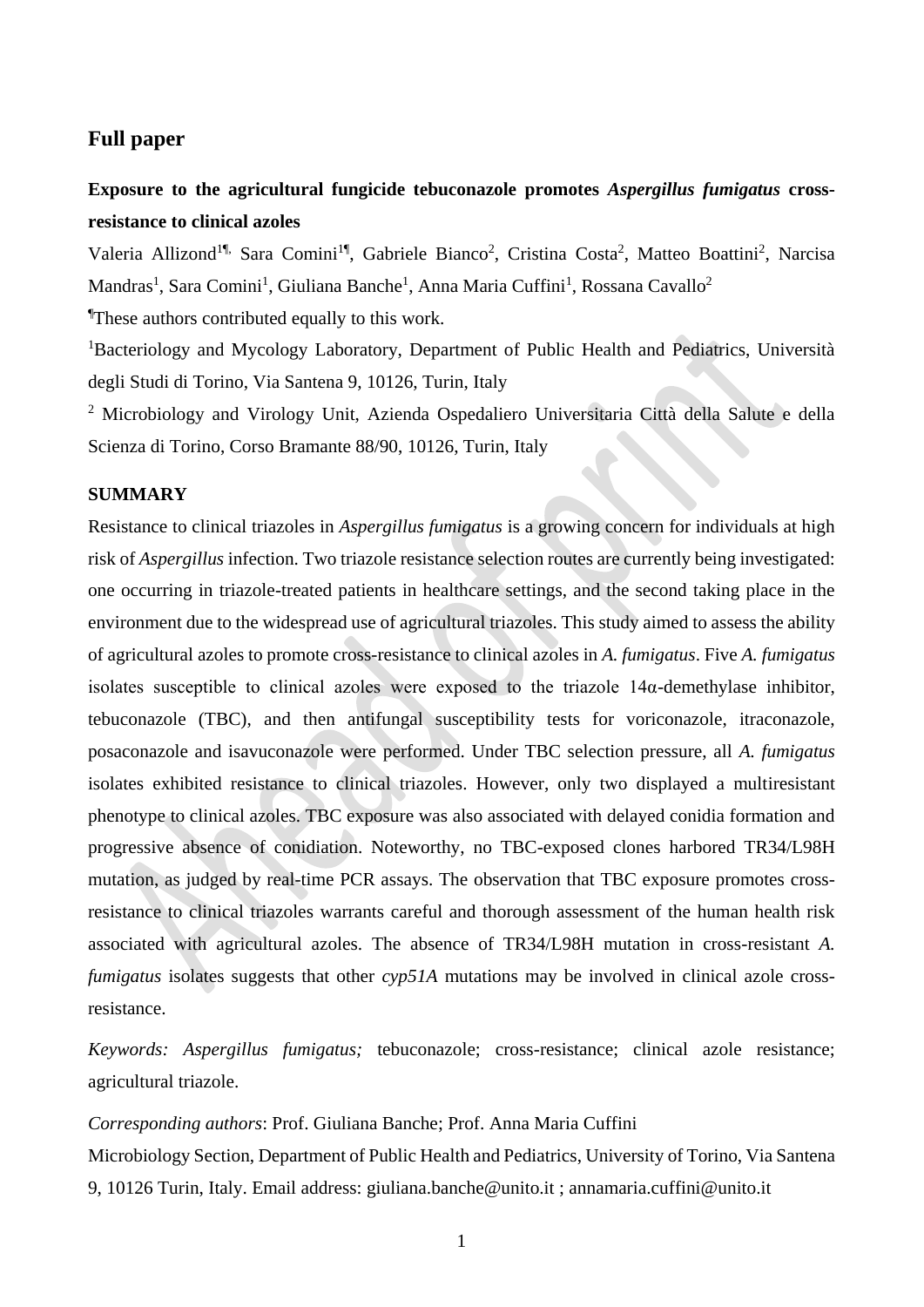# **INTRODUCTION**

Among the pathogenic *Aspergillus* spp*., Aspergillus fumigatus* is a ubiquitous ascomycete fungus commonly found in soil, flora and decaying vegetation (Faria-Ramos et al., 2014; Sewell et al., 2019). The general population is usually exposed to this opportunistic and widely-distributed pathogen, which can cause a number of syndromes, allergic diseases, and non-invasive infections (Faria-Ramos et al., 2014; Pérez-Cantero et al., 2020). In particular, *A. fumigatus* is responsible for invasive aspergillosis (IA), a severe disease mainly affecting immunocompromised individuals, which can lead to a high case fatality rate in this patient group (Jeanvoine et al., 2020; Prigitano et al., 2019; Schoustra et al., 2019; Sewell et al., 2019; Zhang et al., 2019).

*Aspergillus* spp. infection typically occurs in the alveoli, where conidia germinate and proliferate, eventually resulting in IA (Snelders et al., 2009). However, prompt administration of appropriate antifungal agents is effective in reducing the morbidity and mortality associated with IA (Snelders et al., 2008). There are several commercially available antifungal drugs indicated for the treatment of *Aspergillus* spp. infections in humans or plants. Clinical antifungals include polyenes, azoles, echinocandins, allylamines, and pyrimidines. However, only four triazoles — i.e., itraconazole (ITZ), voriconazole (VRC), posaconazole (POS) and isavuconazole  $(IZV)$  — are employed as first-line treatment and prophylaxis against IA (Bedin Denardi et al., 2018; Chowdhary et al., 2012; Prigitano et al., 2019). In contrast, there is a much larger number of antifungals used for agricultural purposes. Among them, propiconazole, tebuconazole (TBC), prochloraz, bromuconazole, difenoconazole, and epoxiconazole have a basic molecular structure similar to that of clinical azoles and, *in vitro,* are active against *A. fumigatus* (Bowyer and Denning, 2014; Prigitano et al., 2019).

Regardless of their chemical structure and different biological characteristics, all azoles are capable of inhibiting the synthesis of the fungal enzyme lanosterol 14 alpha-demethylase. In *A. fumigatus*, this enzyme encoded by the *cyp51A* gene catalyzes the conversion of lanosterol to ergosterol, which is an essential molecule for the correct formation of the cytoplasmic membrane of the fungus. Indeed, inhibition of ergosterol synthesis leads to cell membrane disruption and fungal growth arrest (Faria-Ramos et al., 2014; Jeanvoine et al., 2020; Prigitano et al., 2014).

Even though resistance in *A. fumigatus* isolates was a rare occurrence in past years, it has now become a prominent health concern due to its growing, albeit variable, prevalence across multiple countries (Chowdhary et al., 2013; Dunne et al., 2017; Faria-Ramos et al., 2014). In particular, azole resistance, mostly ascribable to mutations in the *cyp51A* gene, is associated with an increased risk of treatment failure, which can be life-threatening in immunocompromised patients. A 34-bp insertion in the promoter region of *cyp51A* and a leucine to histidine substitution at codon 98 (TR34/L98H) are the most commonly found gene alterations, followed by a double substitution combined with a 46-bp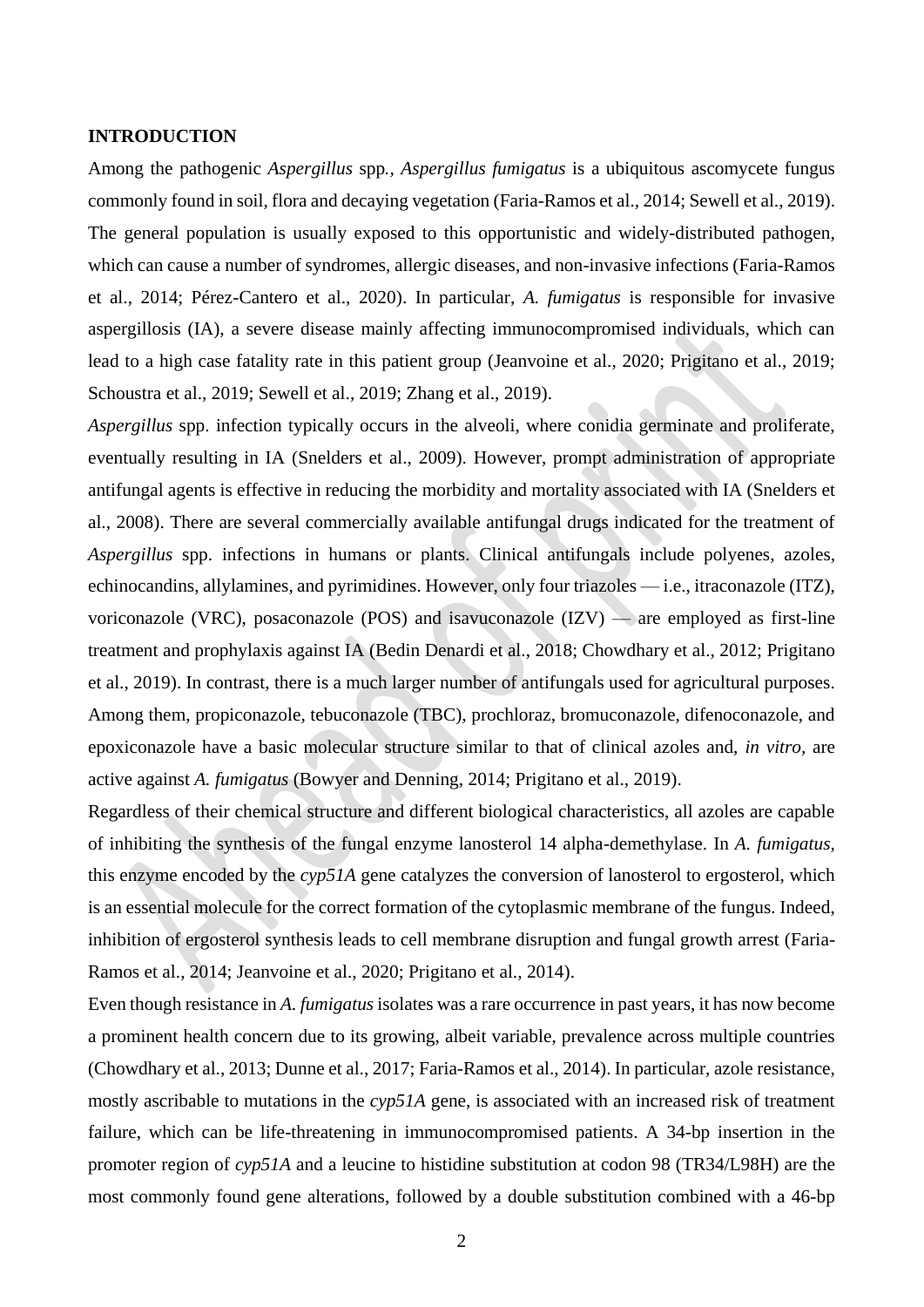tandem duplication in the same *cyp51A* promoter (TR46/Y121F/T289A) (Ahangarkani et al., 2020; Bedin Denardi et al., 2018; Snelders et al., 2012).

Remarkably, 64-71% of patients with *Aspergillus spp*., harboring a confirmed resistant *A. fumigatus* strain, were reported to be triazole naïve — that is, with no history of past triazole therapy (Cui et al., 2019). This has led to the hypothesis that exposure of *A. fumigatus* to agricultural fungicides in the environment may play a crucial role in the emergence of cross-resistance to clinical triazoles (Cho et al., 2019; Chowdhary et al., 2013; Faria-Ramos et al., 2014). Thus, here we sought to determine whether exposure of clinical isolates of *A. fumigatus* to TBC, an agricultural azole with a chemical structure similar to that of clinical azoles, would favor the development of clinical azole crossresistant isolates *in vitro*. Furthermore, we investigated the temporal relationship between TBC exposure and *A. fumigatus* azole resistance.

# **MATERIALS AND METHODS**

#### *Selection of A. fumigatus strains*

Four *A. fumigatus* strains were selected from a collection of filamentous fungi isolated from clinical specimens at the Microbiology Unit of "Città della Salute e della Scienza di Torino" (Turin, Italy). The selected strains were isolated from sputum specimens collected from four hospitalized patients, triazole naïve with no history of prior triazole therapy. The fifth *A. fumigatus* isolate was the sputum specimen 3231 from the UK NEQAS External Quality Assessment Services (Distribution No. 3918, Mycology, distribution date: June 6, 2016).

All isolates were identified as belonging to *A. fumigatus* by macroscopic and microscopic examination and colonies were additionally identified by matrix-assisted laser desorption ionizationtime of flight mass spectrometry (MALDI-TOF MS) analysis (bioMérieux, Marcy l'Etoile, France) (Bianco et al., 2020), which has been proven useful in the determination of fungi belonging to *A. fumigatus* (Verwer et al., 2014). In detail, the 5 strains were cultured for 48 and 192 h at 30°C. Fungal material was gently removed with a sterile swab and suspended in medium suspension (bioMérieux, Ref. 20150). Ethanol absolute (0.9 mL; Sigma-Aldrich, Lyon, France) was added, samples were mixed and centrifuged for 2 min at 15,000g, and the supernatant was discarded. Next, 40 μl of 70% formic acid (Sigma-Aldrich) and 40 μl acetonitrile (Sigma-Aldrich) were added, the samples were mixed and centrifuged for 2 min at 15,000g. The supernatant was spotted on a single-use target (VITEK-MSDS, bioMérieux) and the samples were allowed to dry. One microliter of α-cyano-4 hydroxycinnamic acid (CHCA; bioMérieux) was added as a matrix and the targets were allowed to dry. Spectra were determined by MALDI-TOF MS in a linear positive ion extraction mode within a mass range from 2,000 to 20,000 Da.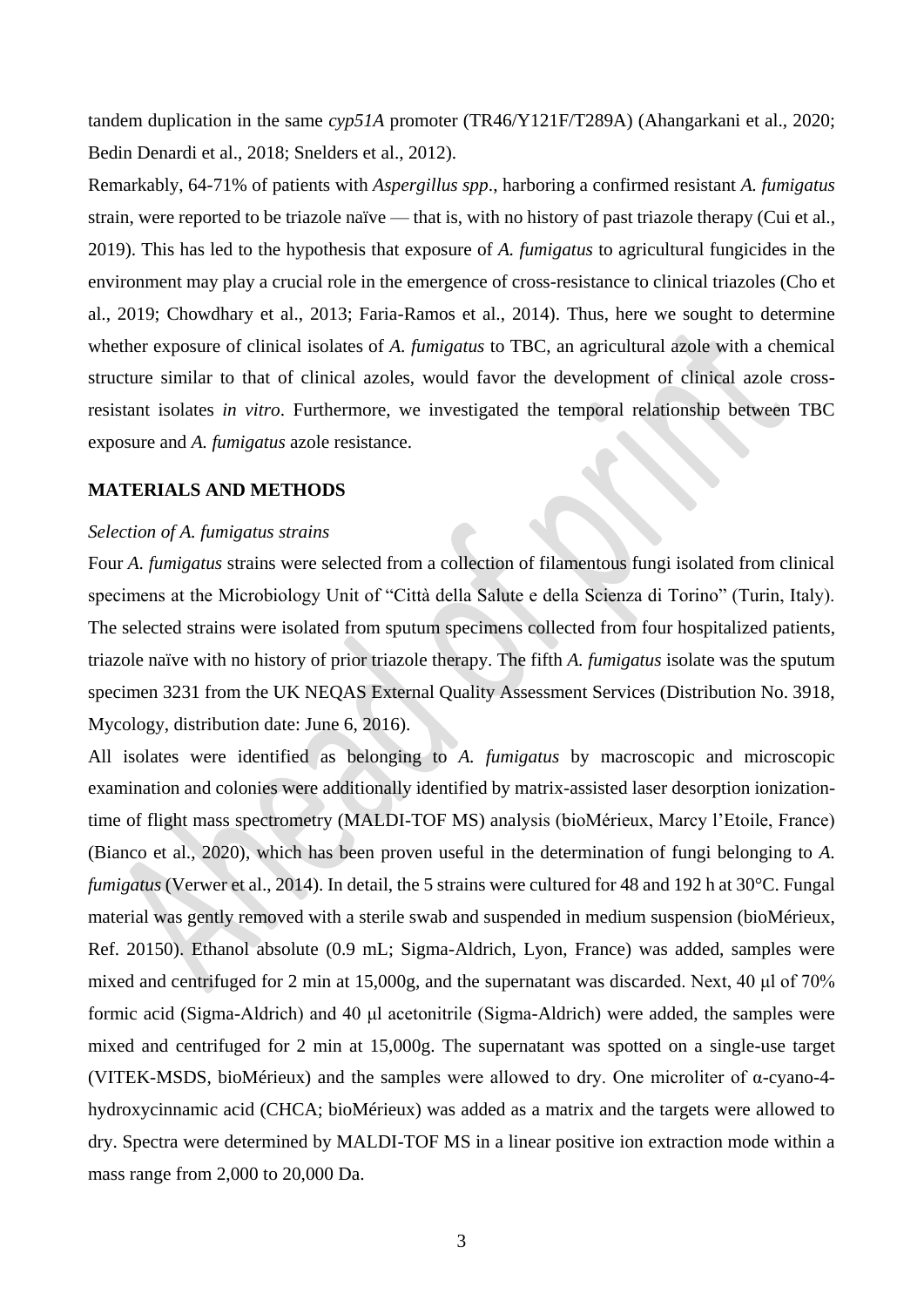#### *Azole resistance induction assays*

Induction tests were performed using the triazole 14α-demethylase inhibitor (DMI) TBC, chosen as a representative agricultural azole. A TBC stock water solution of 40 mg/L was prepared starting from a commercially available agricultural fungicide (MYSTIC® 250 E, Nufarm, Milan, Italy). Subsequently, scalar doubling dilutions ranging from 1:2 (solution A, 20 mg/L) to 1:64 (solution F, 0.625 mg/L) were obtained.

For each *A. fumigatus* isolate, the following procedure was carried out: the conidia were gently collected from the colony top on the Sabouraud Dextrose Agar plates (SAB, Becton–Dickinson, Franklin Lakes, New Jersey, USA) and suspended in 1 ml of sterile distilled water, added with Tween 80, to reach 0.5 McFarland turbidity; 15 µl of this suspension were further diluted in 1 ml of sterile distilled water, and 100  $\mu$ l of the conidia inoculum (final concentration of about  $10^4$  conidia per milliliter) were then separately inoculated in 1 ml of the TBC solutions (A-F). After mixing, 1 ml of the suspensions was separately inoculated on SAB agar and gently spread onto the entire agar surface. The seeded plates were incubated at 35°C ambient atmosphere for 5 days. The TBC sub-inhibitory concentration was determined as the highest TBC concentration producing visible development and conidiation on agar plates after 5 days of incubation.

The *A. fumigatus* colonies grown at the subinhibitory concentration of TBC were used for the next induction phase, repeating the aforementioned procedure. The isolates were subjected to 10 consecutive induction phases. In parallel, control assays in the same experimental conditions were carried out in a TBC-free water solution.

# *Evaluation of medical triazole resistance*

Antifungal susceptibility testing to ITZ, VRC, POS, and IZV was performed using *A. fumigatus* strains exposed or not to TBC at time 0 (before the induction assay), time 1 (after two induction phases), time 2 (after five induction phases) and time 3 (after ten induction phases). Minimal inhibitory concentrations (MICs) were measured by Etest® (BioMérieux) and interpreted according to the manufacturer's instructions and compared to EUCAST breakpoints (v 9.0; http://www.eucast.org/astoffungi/ clinicalbreakpointsforantifungals/).

# *Multiplex Real-time PCR assay*

To detect TR34/L98H mutations in TBC exposed *A. fumigatus* strains at time 3, a commercially available multiplex real-time PCR assay (MycoGENIE *Aspergillus fumigatus* real-time PCR Kit, Ademtech, Pessac, France) was performed. DNA was extracted from 200 µl of the 1:100 0.5 McFarland conidia suspension using QIA Symphony instrument (Qiagen GmbH, Hilden, Germany). Real-time PCR amplifications were performed by 7500 Real-Time PCR System (Applied Biosystems, Monza, Italy) (Bianco et al., 2020).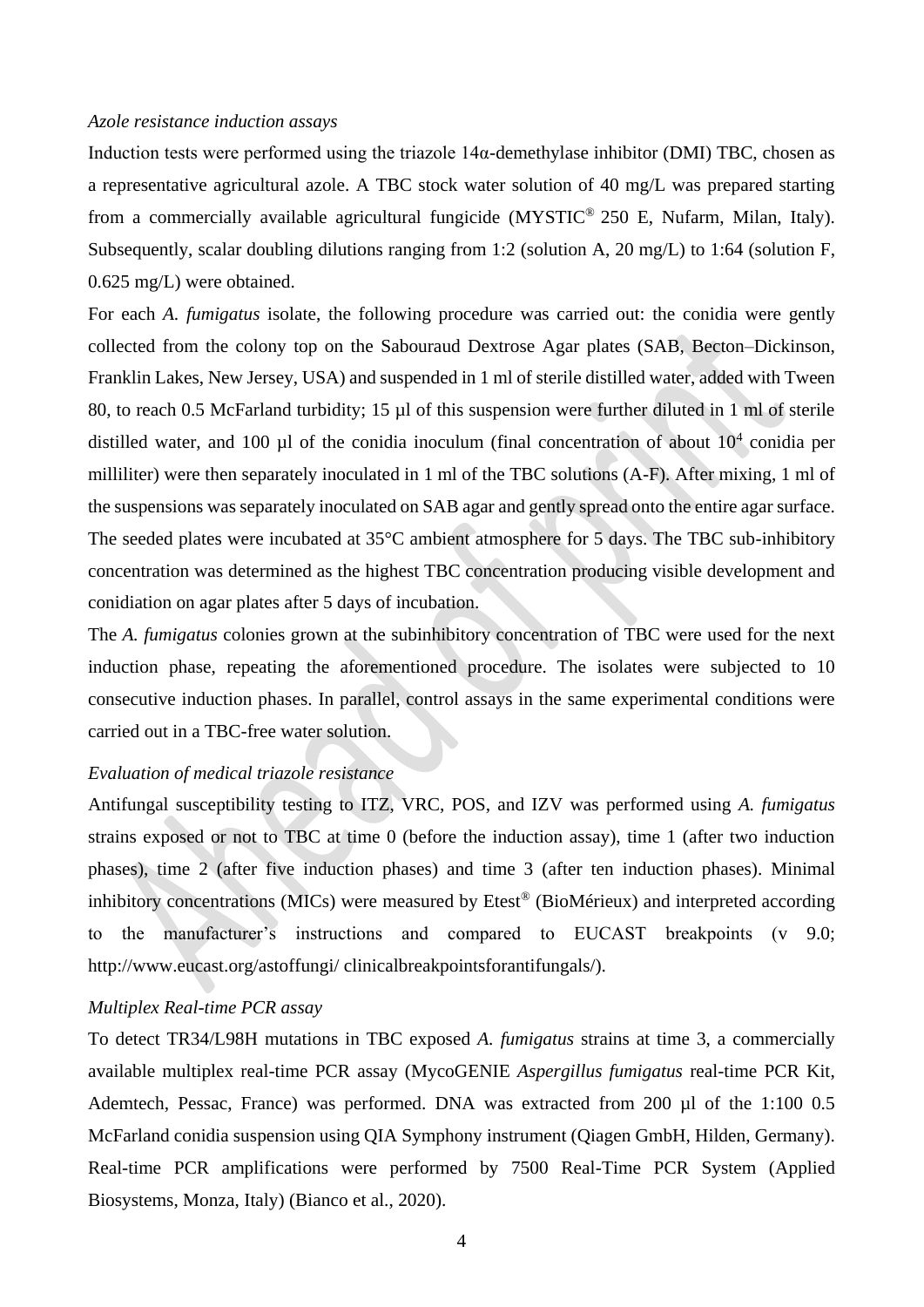# **RESULTS**

To assess whether triazole resistance in *A. fumigatus* could be triggered by TBC exposure *in vitro*, we exposed five *A. fumigatus* strains, four isolated from the sputum of 4 hospitalized, triazole naïve patients and one obtained from the UK NEQAS collection, to concentrations of TBC ranging from 0 to 20 mg/L for ten consecutive resistance induction experiments. The susceptibility of all clinical isolates to ITZ, VRC, POS, and IZV, before and after each resistance induction experiment, i.e., at passages 2 (~8 days), 5 (~20 days) and 10 (~40 days), was examined according to both manufacturer's instructions and EUCAST antimicrobial susceptibility testing guidelines.

**Table 1** shows the high minimum inhibitory concentration (MIC) values obtained for each condition. In line with the clinical resistance breakpoints of different triazoles for *A. fumigatus*, at time zero, all strains were found to be susceptible to all four antifungal agents tested. By contrast, under TBC selection pressure, the resistance level of each strain to the different triazoles increased over time (**Table 1**). Specifically, at the last time point of the experiment (~40 days), all isolates showed remarkably high MIC values of ITZ (MIC  $\geq$  4 mg/L), three strains were of intermediate susceptibility to POS (MIC = 0.25 mg/L) and two were resistant to POS (MIC  $\geq 1$  mg/L). Regarding VRC and IZV, two of the five strains displayed a resistance phenotype to both antifungals assayed, with MICs of > 32 and  $=$  3 mg/L, respectively.

Even though all isolates increased their resistance to clinical triazoles over the entire selection period, from a clinical standpoint, not all strains could be regarded as having a multiresistant phenotype. In fact, only two *A. fumigatus* could be clinically considered multiresistant with high MIC values for all azoles tested. One of these two strains was from the four aforementioned sputum specimens, while the second one corresponded to the sputum specimen 3231 from NEQAS. Noteworthy, the *A. fumigatus* isolates grown on control plates (i.e., medium without TBC) maintained the initial susceptible pattern (i.e., ITZ MIC range 0.5-1 mg/L; VRC MIC range 0.125-0.9 mg/L; POS MIC range 0.047-0.094 mg/L; IZV MIC range 0.125-0.9 mg/L), implying that the TBC susceptibility of *A. fumigatus* isolates had not changed during the experiment.

The increased resistance level of *A. fumigatus* to clinical triazoles was probably the result of consecutive mutation fixation events, as suggested by a consistent, stepwise increase in relative MIC values and fitness over time. This was also accompanied by increased TBC subinhibitory concentrations (**Table 1**).

We also evaluated the main phenotypic characteristics of the *A. fumigatus* colonies before and after exposure to TBC. In **Figure 1,** a demonstrative photograph of macroscopic morphological changes in the resistant strains of *A. fumigatus* colonies following exposure to TBC is shown. Upon TBC exposure, the morphology of *A. fumigatus* colonies changed at both the macroscopic and microscopic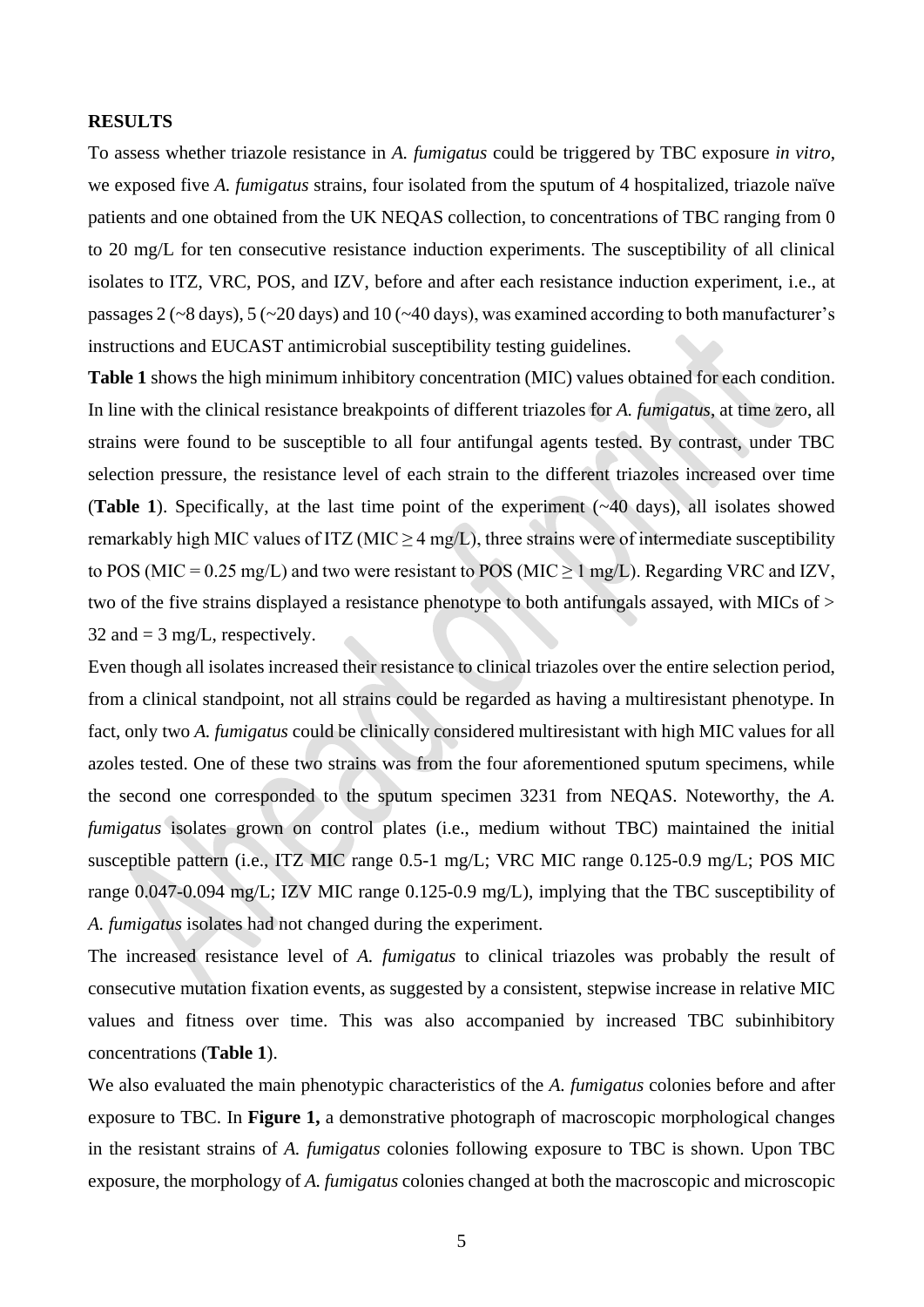levels. Macroscopically, we noticed a consistent and progressive variation in colony pigmentation the normal green color turned to pale brown and white, with a reduction of fungal growth — leading to macroscopic alterations. Furthermore, microscopic examination revealed delayed conidia formation and progressive reduction in conidiation. On the other hand, with regard to the susceptible *A. fumigatus* strains, no changes in morphology were revealed.

The two resistant strains were cultivated five times on SAB Agar without azoles (neither human nor agricultural ones), and the changes in the macroscopic/ microscopic morphological features were maintained. Following further MIC determination, it was confirmed that the generated resistance was stable.

To gain mechanistic insights into TBC-induced cross-resistance, we investigated *cyp51A* from all strains exposed to TBC for 40 days (time 3) by multiplex real-time PCR but found no TR34/L98H mutation in any of them, suggesting that other mutations conferring drug resistance might have arisen.

# **DISCUSSION**

It is predicted that in the years to come, the widespread use of azoles in agriculture will spur fungicide resistance not just in plant pathogenic fungi but also in susceptible species of human saprophytic flora (Chowdhary et al., 2012). In this regard, two possible routes of emerging azole cross-resistance in *A. fumigatus* have been envisaged: one due to prolonged exposure to azoles in the clinical setting, and the second caused by the selective pressure of agricultural azole fungicides, a resistance typified by the TR34/L98H mutation in the *cyp51A* gene (Azevedo et al., 2015; Snelders et al., 2012). Based on these assumptions, the aim of the current study was to determine whether clinical triazole resistance in *A. fumigatus* isolates could be induced *in vitro* following exposure to TBC, an azole widely used for agricultural purposes. Furthermore, we sought to define the temporal relationship between TBC exposure and *A. fumigatus* resistance.

In agreement with Zhang J. *et al*. (2017) (Zhang et al., 2017), we found that exposure of five *A. fumigatus* clinical isolates to TBC resulted in increased MIC values to clinical azoles. Specifically, these susceptible *A. fumigatus* strains showed resistance to clinical triazoles under the selection pressure of TBC at a maximum concentration of 20 mg/L in solid cultural medium. In particular, while all strains increased their resistance to triazoles, only two of them could be deemed clinically resistant, as they showed high MIC of ITZ ( $>$  32 mg/L), VRC ( $>$  32 mg/L), POS ( $\geq$  1 mg/L) and IZV (= 3 mg/L). As expected, no resistance was observed in strains grown in the absence of TBC. Furthermore, the novelty of our results pertains to the observation of the cross-resistance to IZV, a new azole molecule used in IA therapy (Pagano et al., 2020; Pérez-Cantero et al., 2020), further confirming a key role of agricultural azoles in determining resistance to recent antifungal drugs that have been commercialized.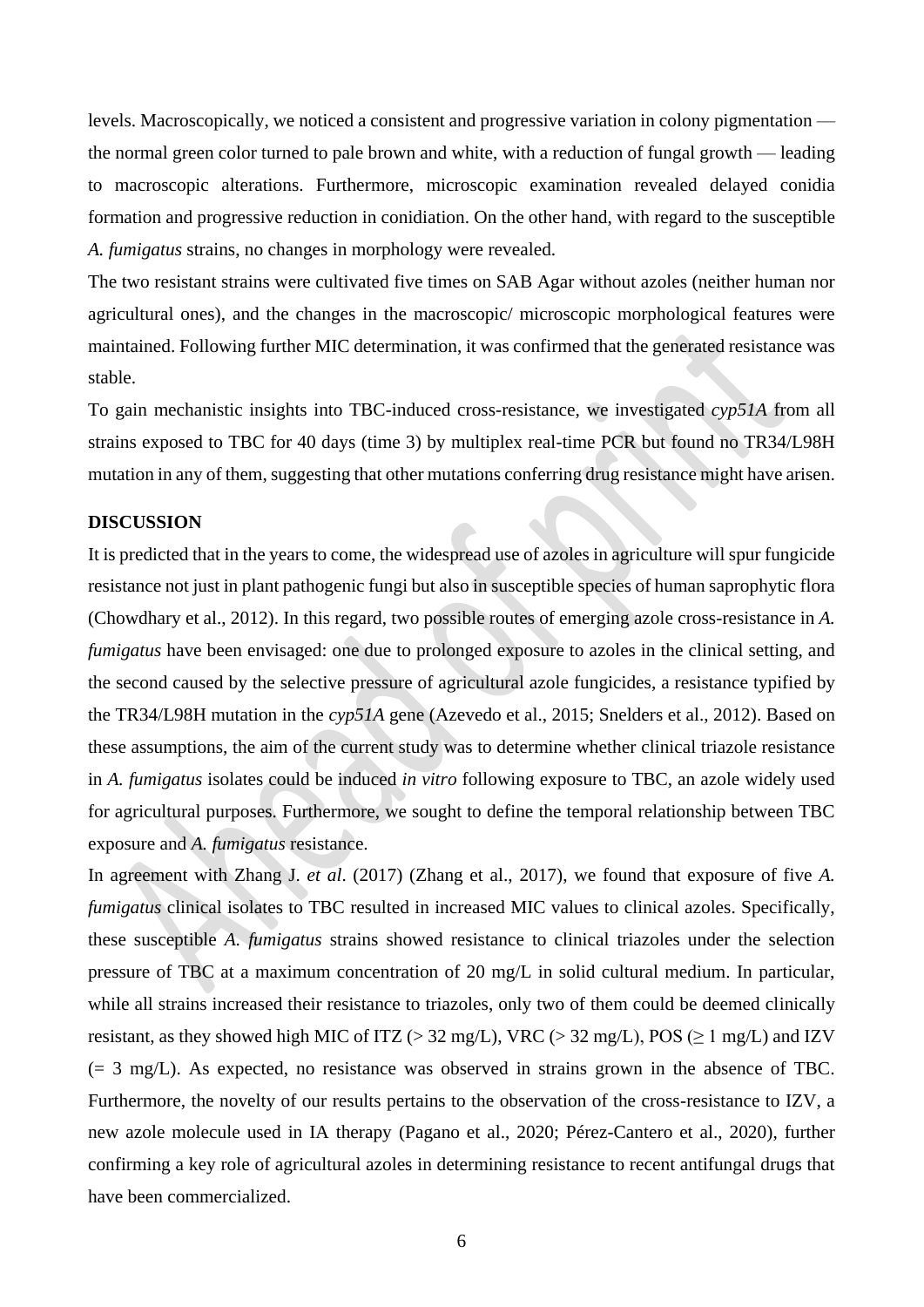Our results are also in line with very recent findings by Cui and co-workers (Cui et al., 2019), indicating that TBC exposure results in cross-resistance of *A. fumigatus* to clinical triazoles. In comparison to Cui et al., the originality of our approach lies in the fact that we exposed *A. fumigatus* strains to TBC while growing on a solid and organic medium, a condition mirroring that occurring in the natural environment, where agricultural antifungals are disperse on the soil or plants in the presence of fungal conidia.

Consistent with Zhang *et al.* (2017) (Zhang et al., 2017) and Faria-Ramos *et al.* (2014) (Faria-Ramos et al., 2014), we observed similar phenotypic features for all resistant strains, which was characterized by changes in colony pigmentation — from green to white — and loss in conidia production. These morphological changes are of particular relevance in terms of laboratory diagnostics, as they may lead to errors in the identification and enumeration of fungal genus/species.

Extensive stepwise cross-resistance to clinical triazoles occurred in all five *A. fumigatus* strains assayed within about 40 days of TBC exposure. Thus, we can speculate a temporal relationship, indicating that exposure time is a major determinant of resistance to agricultural azoles, probably due to the manifestation of sequential mutation-fixation events.

The association between nonhuman use of antimicrobials and cross-resistance to clinically used medications has long been recognized in bacteria. Even though the role of fungicides in azole crossresistance is still heavily debated (Chowdhary et al., 2013), our results in *A. fumigatus* suggest that a similar mechanism may also occur in fungi.

It has previously been demonstrated that alterations in *cyp51A*, a gene involved in ergosterol synthesis, are associated with the emergence of a resistance phenotype to both agricultural and clinical azoles, possibly due to similarities between the chemical structures of these antifungals (**Figure 2**) (Pagano et al., 2020). In this regard, the TR34/L98H mutation appears to be associated mainly with environmental resistance and is responsible for resistance to ITZ and a variable susceptibility pattern to VRC, IZV and POS (i.e., susceptible, intermediate or resistant, respectively) (Prigitano et al., 2019). However, despite being resistant to clinical triazoles, none of the *A. fumigatus* strains subjected to multiplex real-time PCR analysis revealed a TR34/L98H mutation. In this regard, the emergence of two fully-resistant isolates, as judged by high MIC values for all azoles tested, suggests the existence of other resistance mechanisms. In support of this hypothesis, several azoleresistant *A. fumigatus* strains without mutations in the *cyp51A* gene have been reported. Specifically, Hagiwara *et al.* (2018) (Hagiwara et al., 2018) found that several of his azole-resistant *A. fumigatus* isolates harbored mutations in *erg6* and *hmg1*, two genes involved in ergosterol biosynthesis, thereby proposing that these mutations may play a role in azole resistance. Furthermore, TR46/Y121F/T289A *cyp51A* mutations, overexpression of multidrug resistance efflux transporters (i.e., ATP-binding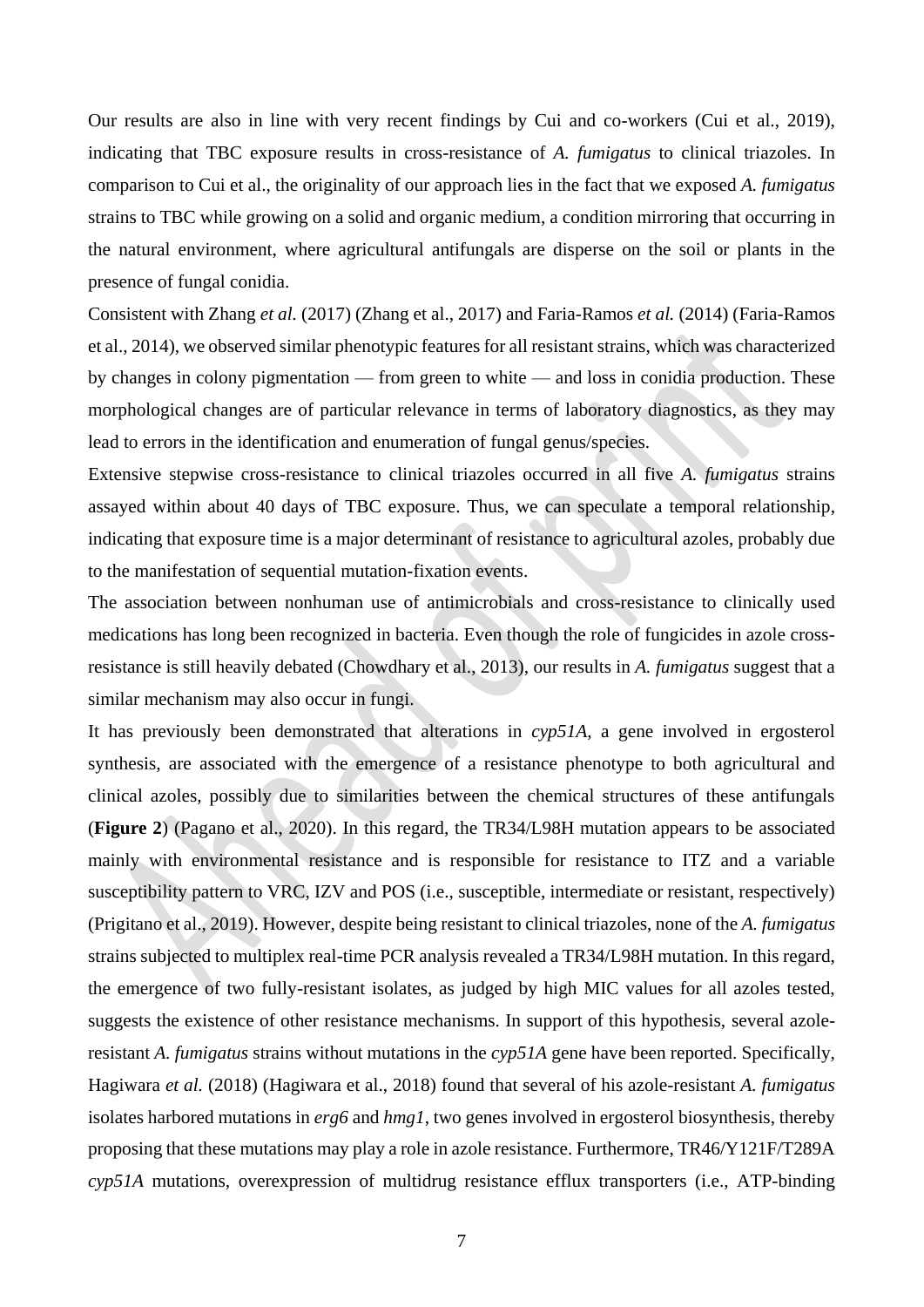cassette (ABC) transporter superfamily and major facilitator superfamily (MFS)), and/or target upregulation have all been involved in azole resistance (Ahangarkani et al., 2020; Chen et al., 2020; Cui et al., 2019; Faria-Ramos et al., 2014; Jeanvoine et al., 2020; Lavergne et al., 2015; Parker et al., 2014).

Overall, the isolation of triazole-resistant *A. fumigatus* strains from triazole naïve patients raises the possibility that exposure to agricultural triazole fungicides may promote resistance of *A. fumigatus* to clinical triazoles, as previously suggested (Ren et al., 2017). Consequently, this factor should be carefully taken into account when assessing the human health risk associated with agricultural azoles (Snelders et al., 2012). This is particularly important in light of the fact that there is a limited number of antifungal agents available for treating noninvasive and invasive fungal diseases (e.g., IA), with triazoles being the only group that can be administered orally (Snelders et al., 2012).

The present study is limited by the low number of *A. fumigatus* strains analyzed and by the incomplete elucidation of the harbored mutation that led to the azole resistance phenotype of the two resistant isolates. However, our results, obtained through an *in vitro* approach that closely recapitulates the natural environment, further substantiate the notion that chronic exposure to agricultural fungicides from the surrounding environment may result in cross-resistance to clinical triazoles. Additional studies based on whole genome sequencing are warranted to investigate all resistance mechanisms involved in clinical triazole resistance following TBC exposure. Further work on a larger sample size is also required to obtain conclusive evidence of the connection between clinically sourced strains, their environmental counterparts, and the role of agricultural azoles in determining cross-resistance.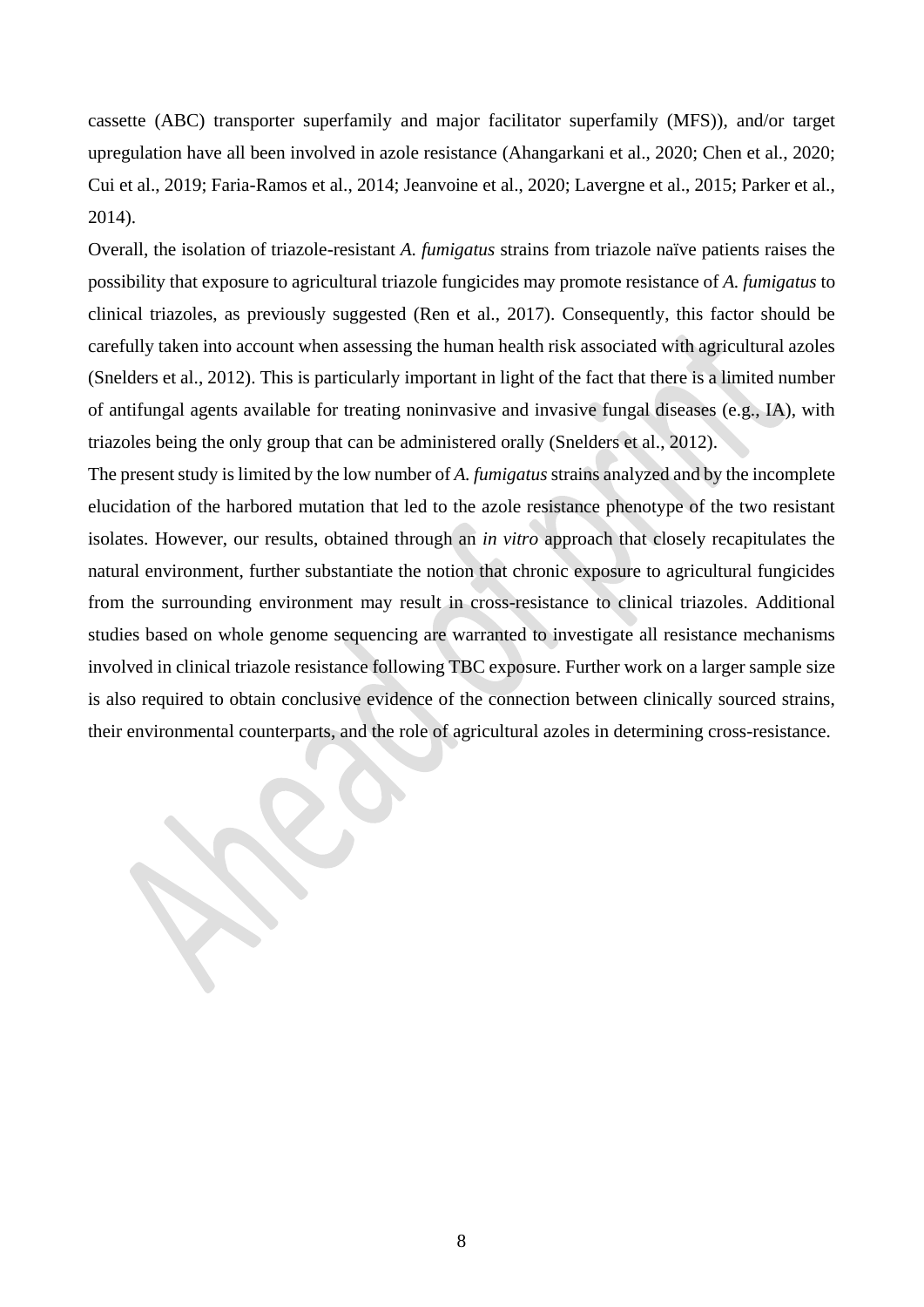# **Conflicts of Interest**

The authors declare that there are no conflicts of interest regarding the publication of this paper.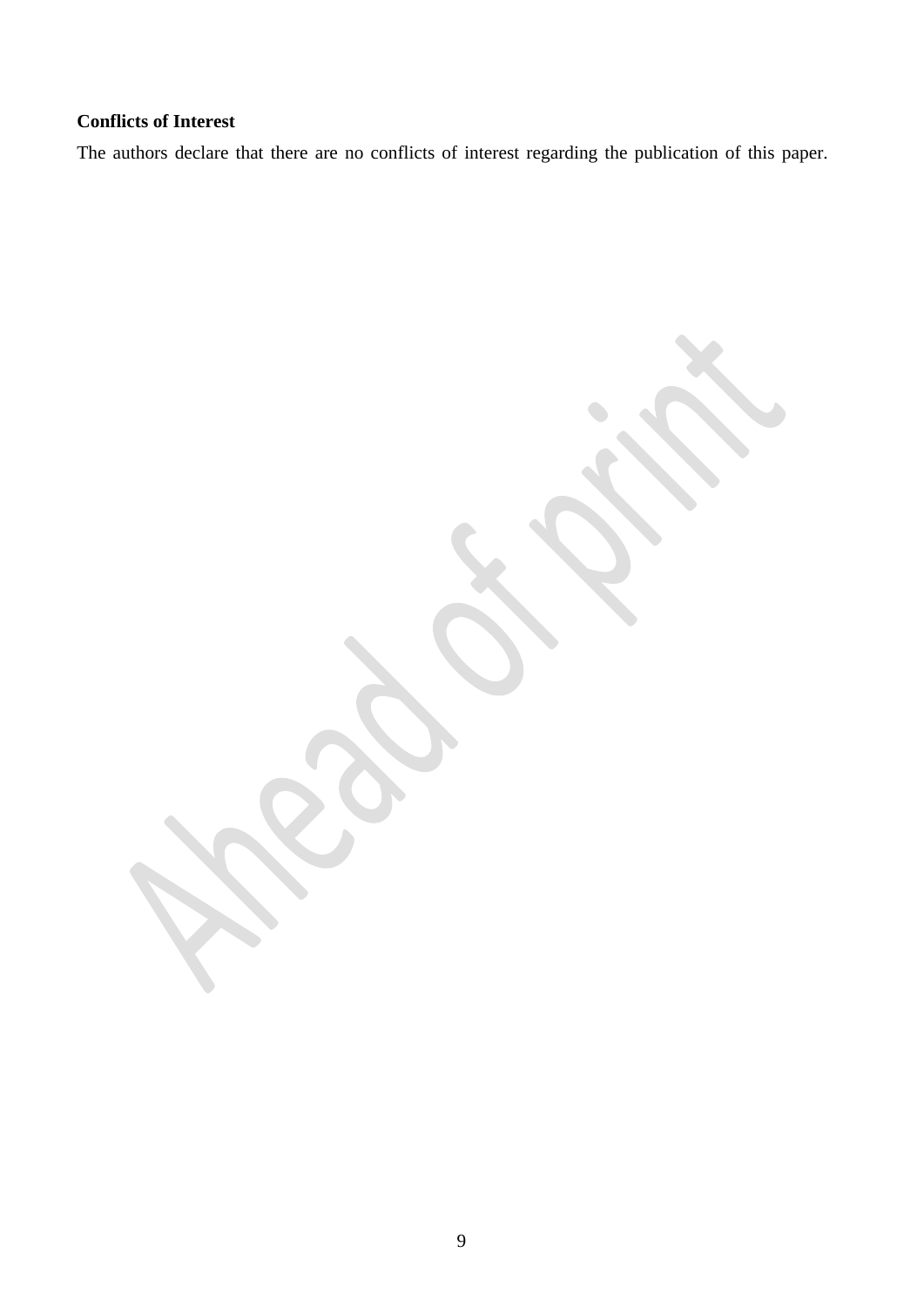### **REFERENCES**

Ahangarkani, F., Puts, Y., Nabili, M., Khodavaisy, S., Moazeni, M., Salehi, Z., Laal Kargar, M., Badali, H., Meis, J.F., 2020. First azole-resistant Aspergillus fumigatus isolates with the environmental TR46 /Y121F/T289A mutation in Iran. Mycoses 63, 430–436. https://doi.org/10.1111/myc.13064

Azevedo, M.-M., Faria-Ramos, I., Cruz, L.C., Pina-Vaz, C., Rodrigues, A.G., 2015. Genesis of Azole Antifungal Resistance from Agriculture to Clinical Settings. J Agric Food Chem 63, 7463–7468. https://doi.org/10.1021/acs.jafc.5b02728

Bedin Denardi, L., Hoch Dalla-Lana, B., Pantella Kunz de Jesus, F., Bittencourt Severo, C., Morais Santurio, J., Zanette, R.A., Hartz Alves, S., 2018. In vitro antifungal susceptibility of clinical and environmental isolates of Aspergillus fumigatus and Aspergillus flavus in Brazil. Braz J Infect Dis 22, 30–36. https://doi.org/10.1016/j.bjid.2017.10.005

Bianco, G., Boattini, M., van Asten, S. a. V., Iannaccone, M., Zanotto, E., Zaccaria, T., Bernards, A.T., Cavallo, R., Costa, C., 2020. RESIST-5 O.O.K.N.V. and NG-Test Carba 5 assays for the rapid detection of carbapenemase-producing Enterobacterales from positive blood cultures: a comparative study. J Hosp Infect 105, 162–166. https://doi.org/10.1016/j.jhin.2020.03.022

Bowyer, P., Denning, D.W., 2014. Environmental fungicides and triazole resistance in Aspergillus. Pest Manag Sci 70, 173–178. https://doi.org/10.1002/ps.3567

Chen, Y., Dong, F., Zhao, J., Fan, H., Qin, C., Li, R., Verweij, P.E., Zheng, Y., Han, L., 2020. High Azole Resistance in Aspergillus fumigatus Isolates from Strawberry Fields, China, 2018. Emerg Infect Dis 26, 81–89. https://doi.org/10.3201/eid2601.190885

Cho, S.-Y., Lee, D.-G., Kim, W.-B., Chun, H.-S., Park, C., Myong, J.-P., Park, Y.-J., Choi, J.-K., Lee, H.-J., Kim, S.-H., Park, S.H., Choi, S.-M., Choi, J.-H., Yoo, J.-H., 2019. Epidemiology and Antifungal Susceptibility Profile of Aspergillus Species: Comparison between Environmental and Clinical Isolates from Patients with Hematologic Malignancies. J Clin Microbiol 57, e02023-18. https://doi.org/10.1128/JCM.02023-18

Chowdhary, A., Kathuria, S., Xu, J., Meis, J.F., 2013. Emergence of azole-resistant aspergillus fumigatus strains due to agricultural azole use creates an increasing threat to human health. PLoS Pathog 9, e1003633. https://doi.org/10.1371/journal.ppat.1003633

Chowdhary, A., Kathuria, S., Xu, J., Sharma, C., Sundar, G., Singh, P.K., Gaur, S.N., Hagen, F., Klaassen, C.H., Meis, J.F., 2012. Clonal expansion and emergence of environmental multiple-triazoleresistant Aspergillus fumigatus strains carrying the TR34/L98H mutations in the cyp51A gene in India. PLoS One 7, e52871. https://doi.org/10.1371/journal.pone.0052871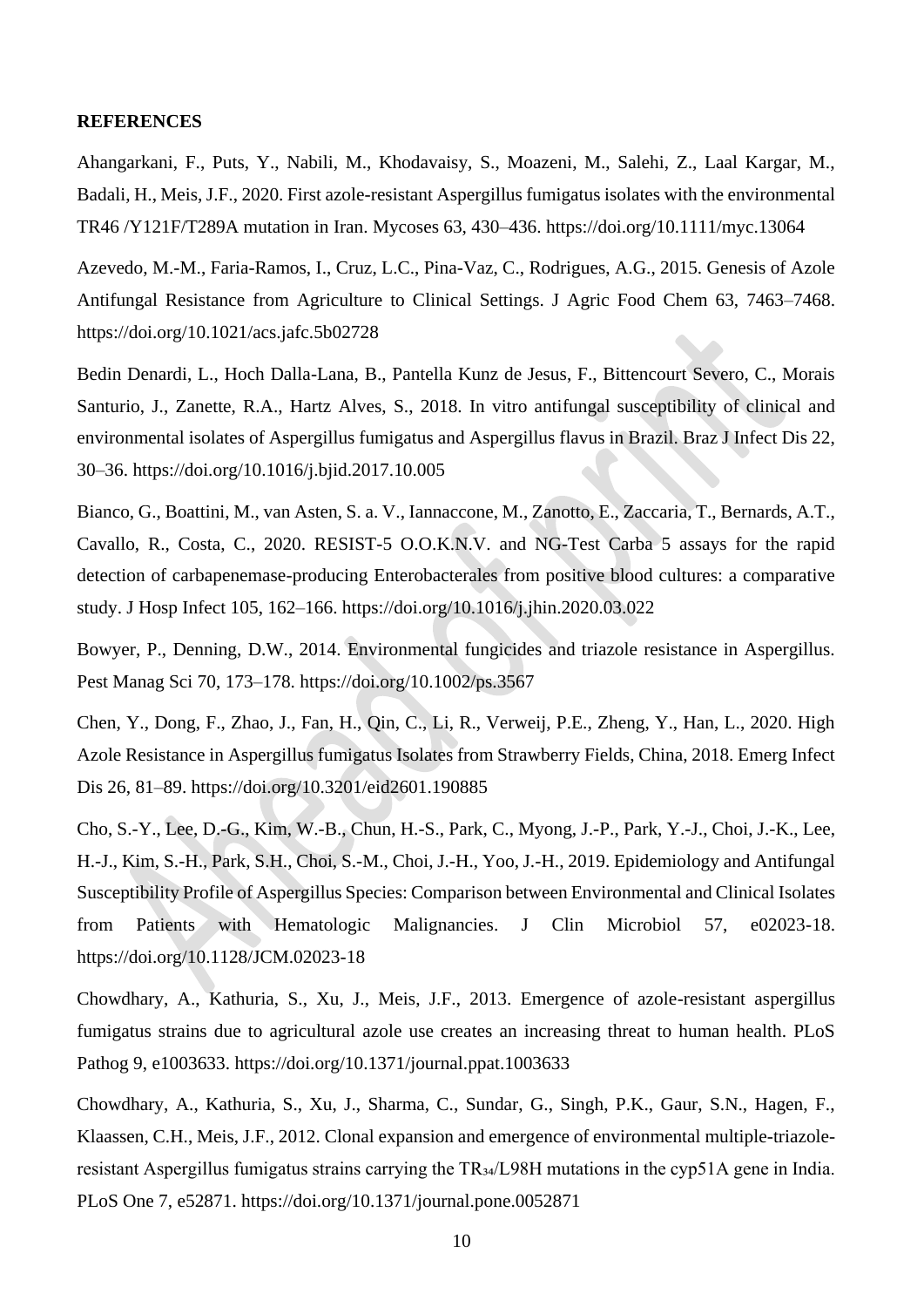Cui, N., He, Y., Yao, S., Zhang, H., Ren, J., Fang, H., Yu, Y., 2019. Tebuconazole induces triazoleresistance in Aspergillus fumigatus in liquid medium and soil. Sci Total Environ 648, 1237–1243. https://doi.org/10.1016/j.scitotenv.2018.08.247

Dunne, K., Hagen, F., Pomeroy, N., Meis, J.F., Rogers, T.R., 2017. Intercountry Transfer of Triazole-Resistant Aspergillus fumigatus on Plant Bulbs. Clin Infect Dis 65, 147–149. https://doi.org/10.1093/cid/cix257

Faria-Ramos, I., Farinha, S., Neves-Maia, J., Tavares, P.R., Miranda, I.M., Estevinho, L.M., Pina-Vaz, C., Rodrigues, A.G., 2014. Development of cross-resistance by Aspergillus fumigatus to clinical azoles following exposure to prochloraz, an agricultural azole. BMC Microbiol 14, 155. https://doi.org/10.1186/1471-2180-14-155

Hagiwara, D., Arai, T., Takahashi, H., Kusuya, Y., Watanabe, A., Kamei, K., 2018. Non-cyp51A Azole-Resistant Aspergillus fumigatus Isolates with Mutation in HMG-CoA Reductase. Emerg Infect Dis 24, 1889–1897. https://doi.org/10.3201/eid2410.180730

Jeanvoine, A., Rocchi, S., Bellanger, A.P., Reboux, G., Millon, L., 2020. Azole-resistant Aspergillus fumigatus: A global phenomenon originating in the environment? Med Mal Infect 50, 389–395. https://doi.org/10.1016/j.medmal.2019.07.014

Lavergne, R.-A., Morio, F., Favennec, L., Dominique, S., Meis, J.F., Gargala, G., Verweij, P.E., Le Pape, P., 2015. First description of azole-resistant Aspergillus fumigatus due to TR46/Y121F/T289A mutation in France. Antimicrob Agents Chemother 59, 4331–4335. https://doi.org/10.1128/AAC.00127-15

Pagano, L., Cattaneo, C., Quattrone, M., Oberti, M., Mazzitelli, M., Trecarichi, E.M., 2020. Isavuconazole-Animal Data and Clinical Data. J Fungi (Basel) 6, E209. https://doi.org/10.3390/jof6040209

Parker, J.E., Warrilow, A.G.S., Price, C.L., Mullins, J.G.L., Kelly, D.E., Kelly, S.L., 2014. Resistance to antifungals that target CYP51. J Chem Biol 7, 143–161. https://doi.org/10.1007/s12154-014-0121- 1

Pérez-Cantero, A., López-Fernández, L., Guarro, J., Capilla, J., 2020. Azole resistance mechanisms in Aspergillus: update and recent advances. Int J Antimicrob Agents 55, 105807. https://doi.org/10.1016/j.ijantimicag.2019.09.011

Prigitano, A., Esposto, M.C., Romanò, L., Auxilia, F., Tortorano, A.M., 2019. Azole-resistant Aspergillus fumigatus in the Italian environment. J Glob Antimicrob Resist 16, 220–224. https://doi.org/10.1016/j.jgar.2018.10.017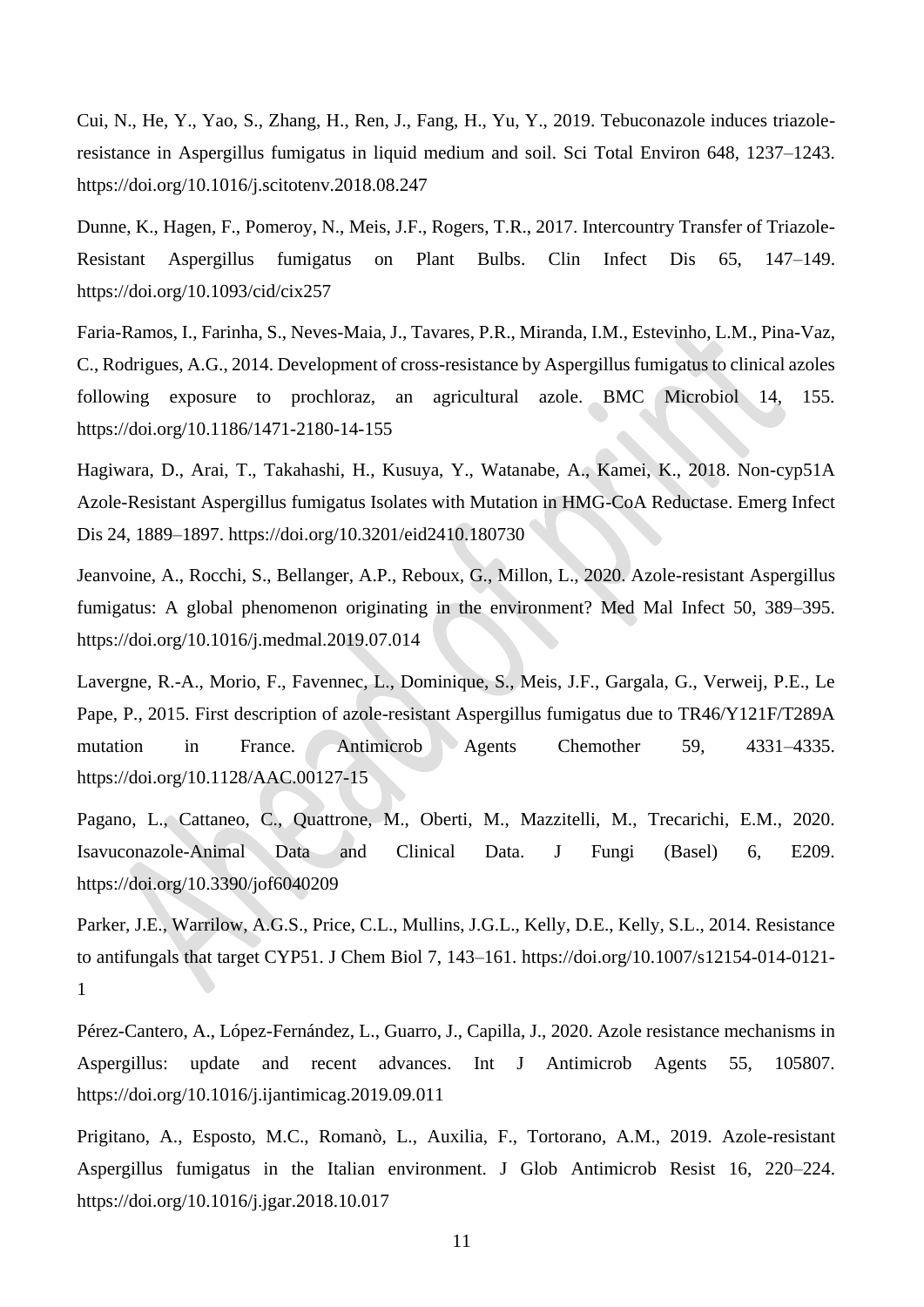Prigitano, A., Venier, V., Cogliati, M., De Lorenzis, G., Esposto, M.C., Tortorano, A.M., 2014. Azoleresistant Aspergillus fumigatus in the environment of northern Italy, May 2011 to June 2012. Euro Surveill 19, 20747. https://doi.org/10.2807/1560-7917.es2014.19.12.20747

Ren, J., Jin, X., Zhang, Q., Zheng, Y., Lin, D., Yu, Y., 2017. Fungicides induced triazole-resistance in Aspergillus fumigatus associated with mutations of TR46/Y121F/T289A and its appearance in agricultural fields. J Hazard Mater 326, 54–60. https://doi.org/10.1016/j.jhazmat.2016.12.013

Schoustra, S.E., Debets, A.J.M., Rijs, A.J.M.M., Zhang, J., Snelders, E., Leendertse, P.C., Melchers, W.J.G., Rietveld, A.G., Zwaan, B.J., Verweij, P.E., 2019. Environmental Hotspots for Azole Resistance Selection of Aspergillus fumigatus, the Netherlands. Emerg Infect Dis 25, 1347–1353. https://doi.org/10.3201/eid2507.181625

Sewell, T.R., Zhang, Y., Brackin, A.P., Shelton, J.M.G., Rhodes, J., Fisher, M.C., 2019. Elevated Prevalence of Azole-Resistant Aspergillus fumigatus in Urban versus Rural Environments in the United Kingdom. Antimicrob Agents Chemother 63, e00548-19. https://doi.org/10.1128/AAC.00548- 19

Snelders, E., Camps, S.M.T., Karawajczyk, A., Schaftenaar, G., Kema, G.H.J., van der Lee, H.A., Klaassen, C.H., Melchers, W.J.G., Verweij, P.E., 2012. Triazole fungicides can induce cross-resistance to medical triazoles in Aspergillus fumigatus. PLoS One 7, e31801. https://doi.org/10.1371/journal.pone.0031801

Snelders, E., Huis In 't Veld, R.A.G., Rijs, A.J.M.M., Kema, G.H.J., Melchers, W.J.G., Verweij, P.E., 2009. Possible environmental origin of resistance of Aspergillus fumigatus to medical triazoles. Appl Environ Microbiol 75, 4053–4057. https://doi.org/10.1128/AEM.00231-09

Snelders, E., van der Lee, H.A.L., Kuijpers, J., Rijs, A.J.M.M., Varga, J., Samson, R.A., Mellado, E., Donders, A.R.T., Melchers, W.J.G., Verweij, P.E., 2008. Emergence of azole resistance in Aspergillus fumigatus and spread of a single resistance mechanism. PLoS Med 5, e219. https://doi.org/10.1371/journal.pmed.0050219

Verwer, P.E.B., van Leeuwen, W.B., Girard, V., Monnin, V., van Belkum, A., Staab, J.F., Verbrugh, H.A., Bakker-Woudenberg, I. a. J.M., van de Sande, W.W.J., 2014. Discrimination of Aspergillus lentulus from Aspergillus fumigatus by Raman spectroscopy and MALDI-TOF MS. Eur J Clin Microbiol Infect Dis 33, 245–251. https://doi.org/10.1007/s10096-013-1951-4

Zhang, J., Li, L., Lv, Q., Yan, L., Wang, Y., Jiang, Y., 2019. The Fungal CYP51s: Their Functions, Structures, Related Drug Resistance, and Inhibitors. Front Microbiol 10, 691. https://doi.org/10.3389/fmicb.2019.00691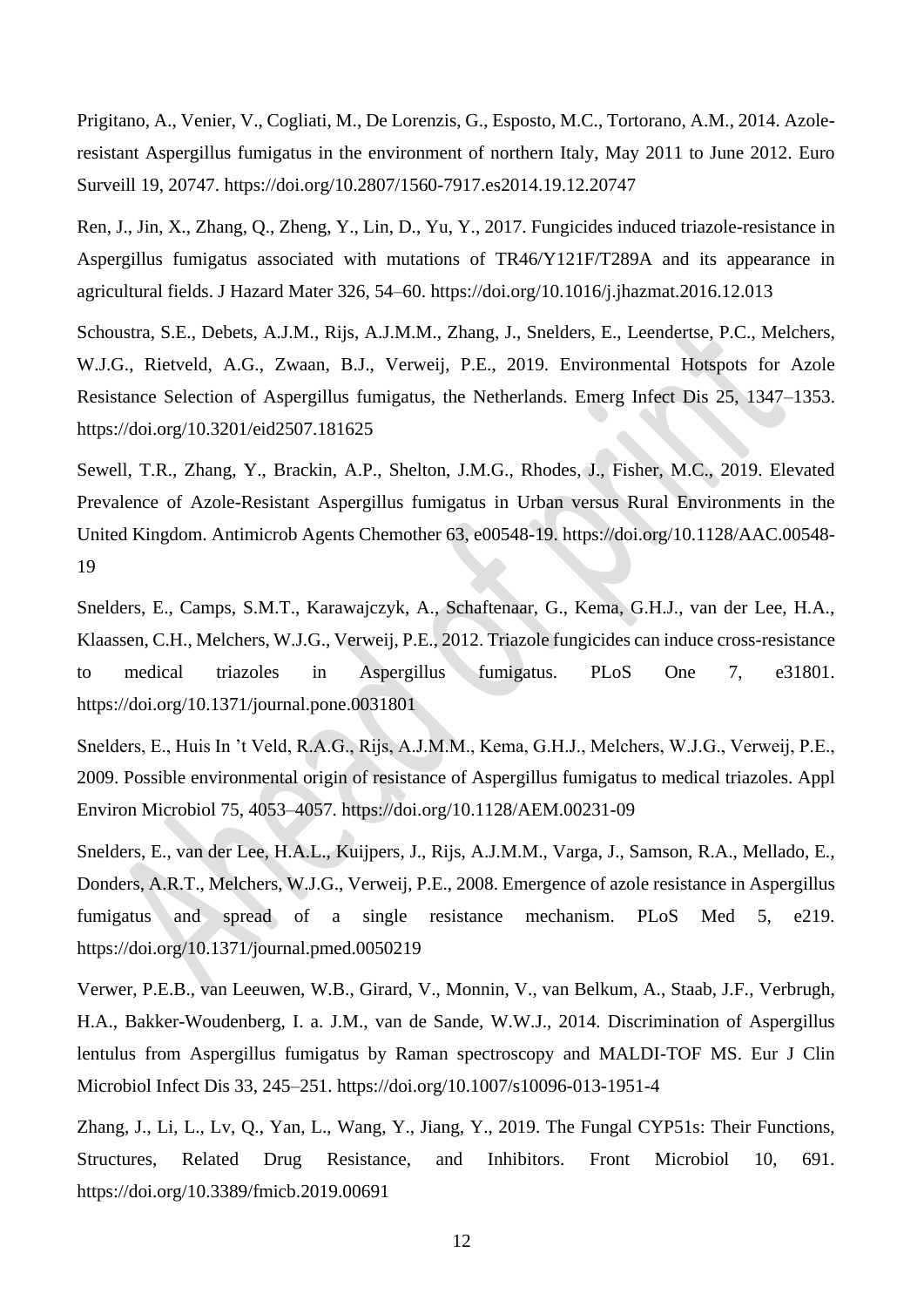Zhang, J., van den Heuvel, J., Debets, A.J.M., Verweij, P.E., Melchers, W.J.G., Zwaan, B.J., Schoustra, S.E., 2017. Evolution of cross-resistance to medical triazoles in Aspergillus fumigatus through selection pressure of environmental fungicides. Proc Biol Sci 284, 20170635. https://doi.org/10.1098/rspb.2017.0635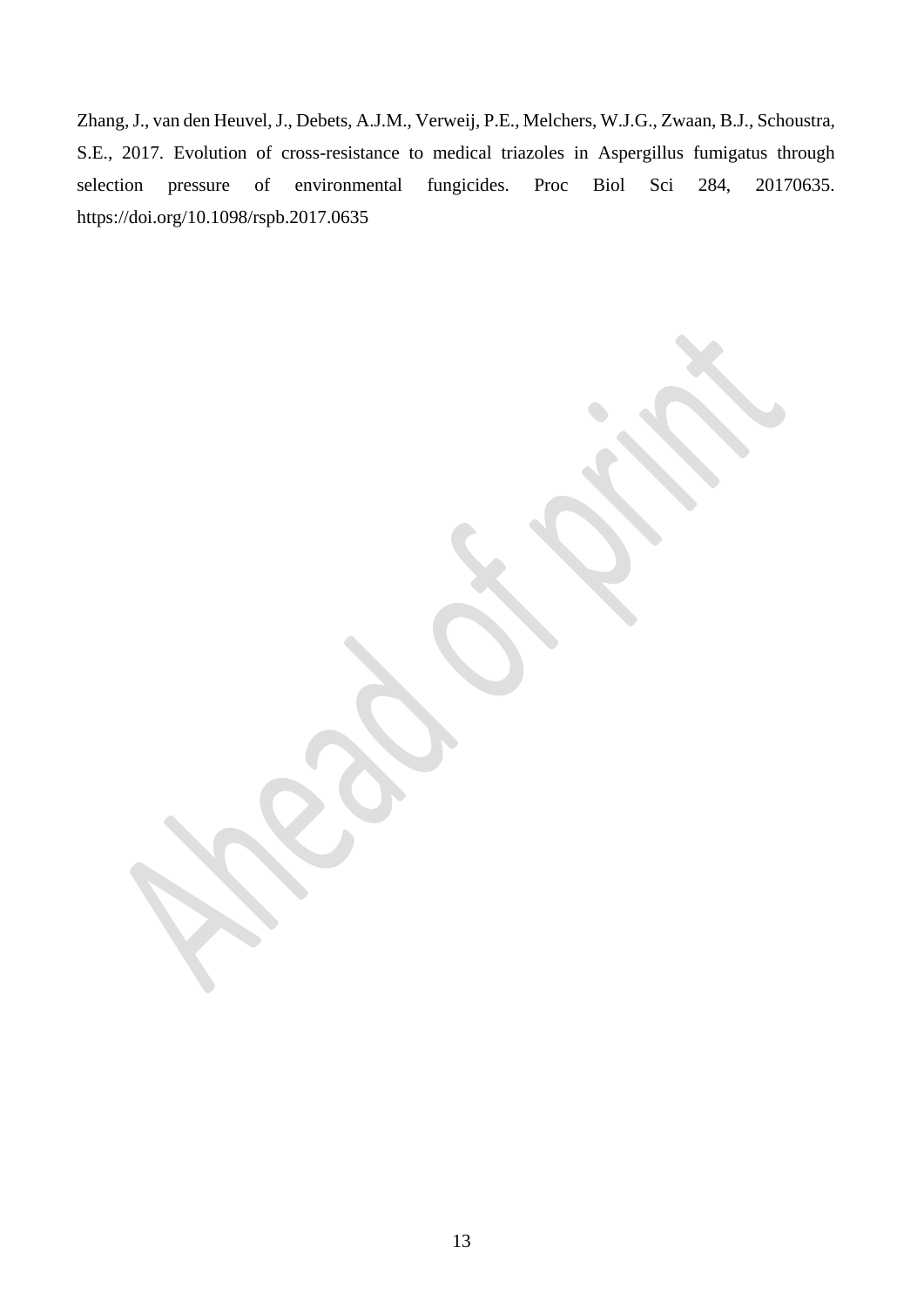**Figure 1:** Representative photographs of macroscopic morphological changes in *A. fumigatus* colonies following exposure to TBC: before (a) and after (b) induction experiments. Photomicrographs of *A. fumigatus* colonies underlying microscopic morphological changes in the development of conidiation of *A. fumigatus* following exposure to TBC: initial (c) and final (d) morphological aspects.